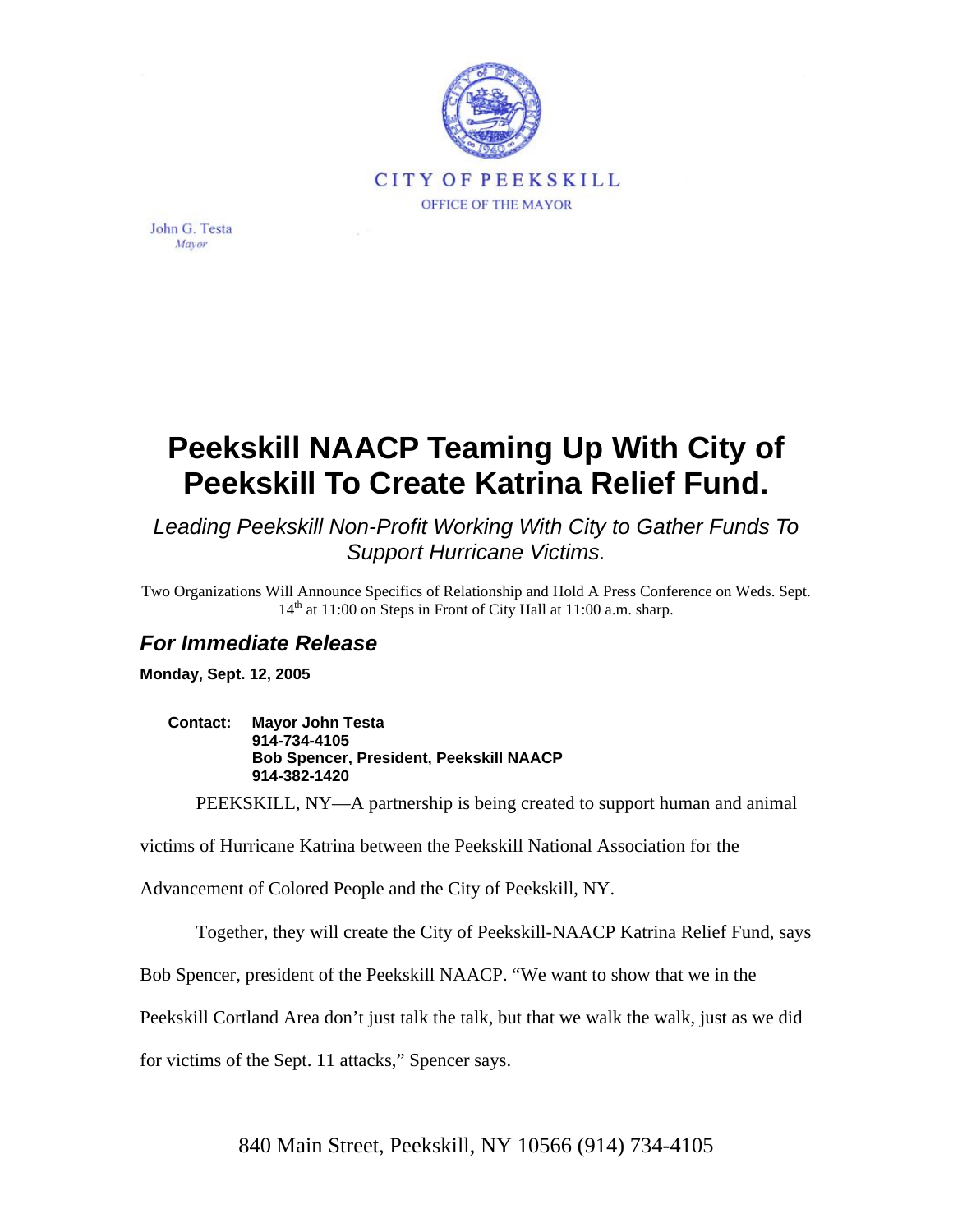Partnering with the City has allowed the NAACP to make use of organizational and financial resources that have been honed in recent years, Spencer says. "You can look around the city of Peekskill and see the progress it has made," he says. "We've taken on stuff and gotten it done," he says.

To ensure that any money gathered is used effectively, the Fund will work with nationally recognized organizations such as the Salvation Army to help distribute the funds collected. On Monday, a crucial step was taken in creating the fund when the Peekskill Common Council fast-tracked the program and voted to fully approve and enact it.

In the first phase of the program, seed money will be collected from individuals and organizations. City Finance Department staffers will handle virtually all of the logistics tasks involved in managing the fund, says Comptroller Marcus Serrano. After these tasks are handled, the Fund will work with key non-profits to get the money where it is needed.

Checks or money orders can be made out to the City of Peekskill-NAACP Katrina Relief Fund, Finance Department, 840 Main Street, Peekskill, NY. Cash donations should be made in person at the Salvation Army Office at 117 Nelson Avenue just up the street from City Hall.

"Money coming into the City will be put into a special fund for victims, and then will be distributed as needed," Spencer says. Besides the Salvation Army, the Fund will also work with the Red Cross and with groups that are helping deal with the pets and animals that have been placed in such peril by the disaster.

2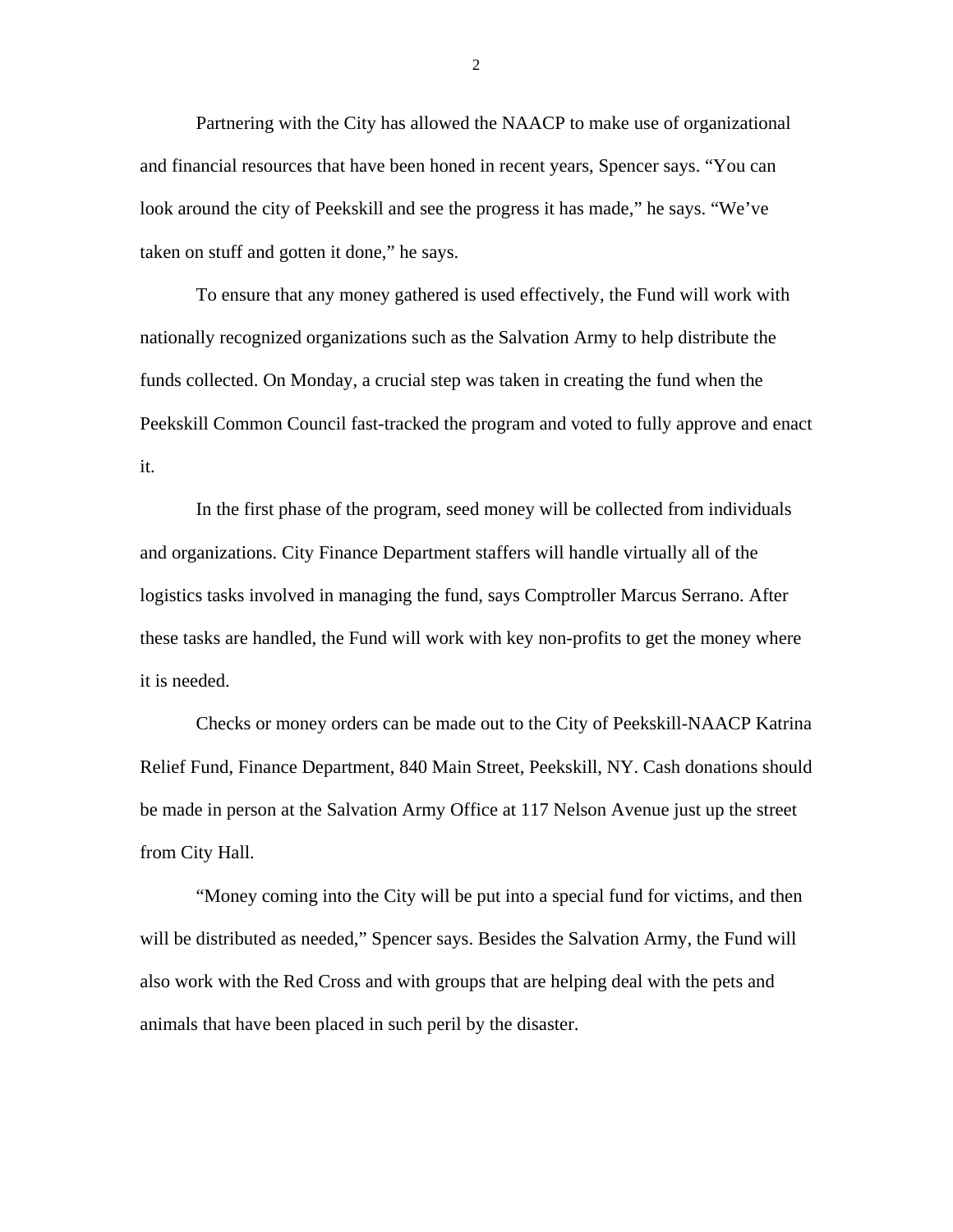"I have a dog myself and I know there's a lot of compassion for animals," Spencer says. "We'll work along side groups that deal with this area. They also need funds, too," he says.

"Peekskill's citizens have always been willing to give generously of their time, energy and finances," says Mayor John Testa. "This is a wonderful opportunity for us to support our fellow Americans in their time of need."

Spencer was inspired to create the program by his conversations with County Legislator George Oros. State Assemblywoman Sandy Galef has also enthusiastically endorsed the idea, Spencer says. "I got overwhelming support from Mayor Testa and from Legislator Oros and Assemblywoman Galef," Spencer says.

Now is a crucial time to collect funds to support Katrina victims, even though the disaster happened two weeks ago, Spencer says. "This is a long term project," he says. "It is not going to go away in a few days or a few weeks. These people are going to need our help for quite a while to come," he says.

City staffers and elected officials worked very rapidly to come up with a structure for the program and then vote on it and approve it, Spencer says. He is very appreciative on how much was done on such a short notice.

Creating and making a success of the Partnership will also help accomplish another important goal, Spencer says. "We want to help create a positive instead of a negative image about Peekskill," he says. "You can look around our City and see the progress it has made in recent years. One way of letting the world know about our own success is to be generous to others," Spencer says.

3